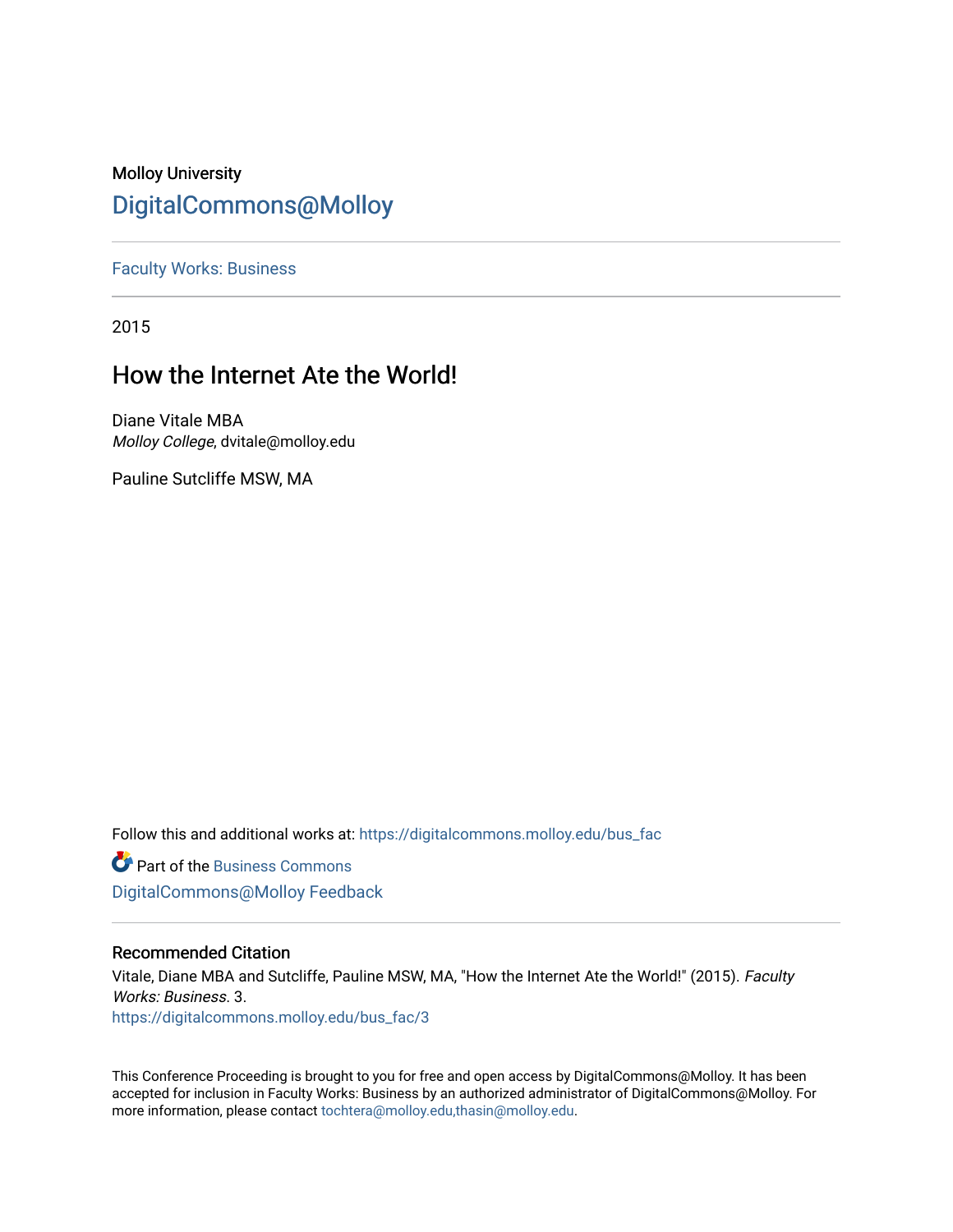# **How the Internet Ate the World!**

PO Box 1332 / 11 Sandown Court PO Box 803 / 11 Sandown Court Wainscott, New York 11975 –1332 Wainscott, New York 11975 –0803 631 790-5770 516 983-3637 [dv@vitalone.net](mailto:dv@vitalone.net) [ps@vitalone.net](mailto:ps@vitalone.net)

#### *ABSTRACT*

We often think of branding in association with products, personalities and organizations. And of course the internet is one of the major tools used to achieve this. The internet and social media have opened up a whole universe of applications. And already the critics are lining up to remind us that there is sinister potential in the monolithic wealth it has created. So much so some believe that this phenomenon is going to devour the world! Our paper looks at this from a number of different perspectives and we believe there is some real potential here to go beyond the usual orthodoxies and consider how it may well be useful. We seldom think of the value of branding in association to concepts like immigration. Whilst we mostly believe that the digital world of the internet is a powerful and useful resource to aid and support many endeavors, we seldom think of how consuming and potentially negative these applications can be.

#### **Keywords**

Digital, cyberspace, internet, branding, reframing, repositioning, social media, consuming, monopolies, wealth, counterproductive.

### **1 INTRODUCTION**

This paper was inspired by reading a very interesting article by Jon Henley who interviewed Andrew Keen, otherwise referred to as an internet skeptic. Keen believes the internet is making fools and victims of us all. "This is not, Keen acknowledges a very popular view, especially in Silicon Valley, where he spent the best part of 30 years." Despite this Keens book, "The Internet is Not the Answer" has been remarkably well received. As one Californian venture capitalist has put it "the internet has become "the largest creation of legal wealth in the history of the planet." Google which now handles 3.5 billion searches daily and controls more than 90% of the market in some countries, including Britain, was valued at 400 billion dollars last year. (Henley, 2015)

Uber, a 5-year old start up employing about 1000 people is described as "software that eats taxis" and was valued last year at more than 18 billion. Mind you this is roughly the same as Avis and Hertz combined. (Henley, 2015) In Keen's words, "Google doesn't just own the post office, it has the right to open every ones letters." In a very

### *Diane Vitale, MBA Pauline Sutcliffe, MSW, MA (London University)*

persuasively argued interview by Jon Henley with Keen, Google has become the search and information monopoly. Uber the transport monopoly. AIRBNB on the way to becoming the hospitality monopoly, and the list goes on. (Henley, 2015)

Perhaps one of Keen's most powerful points is that monopolies that are 'uncontrolled' have emerged all over the world as a result of the power and reach of the internet. When indeed the whole concept of providing users with vast amounts of information and easy access was the purpose of the engines functionality, or so he thought. Gone are the days of spending a week in the library to find research material – you can find it in 5 minutes on your laptop or phone. Lifestyles changed and so did we. He argues that instead of being the networks users – we are supposed to be its beneficiaries but in many ways we are its victims. Huge monopolies have created an abundance of personal wealth for the owners of these platforms. Consider Mark Zuckerberg, co-founder and CEO of Facebook with a net worth of \$41.2 billion. (Forbes, 2015) Keen believes we are all supporting nothing more than huge commercial vulgar activity – and in the end it's all about the money. (Henley, 2015)

#### **EAT OR BE EATEN**

Take Carly Fiorina, for example.

The internet machine is working for her and against her. Is she about to be eaten up? Or will the internet machine fuel her success? Particularly her insider knowledge about how to rebrand - after all she has done it before for AT&T and the giant office equipment manufacturer, Hewlett Packard. Once upon a time Carly Fiorina, was the CEO of Hewlett Packard, she is now an official presidential candidate. Andrew Harrer, a writer for Time.com reminds us that she ran unsuccessfully for a republican senate seat from California in 2010. (Mitchell, 2015)

Her outstanding accomplishments include raising through the ranks at AT&T and its spinoff Lucent Technologies and growing H-P's business to the  $11<sup>th</sup>$  largest in the world over a 6 year period and she was the first woman CEO to head a fortune 20 company. As part of her presidential platform her website<https://carlyforamerica.com/>notes her "conservative policies that advance economic growth,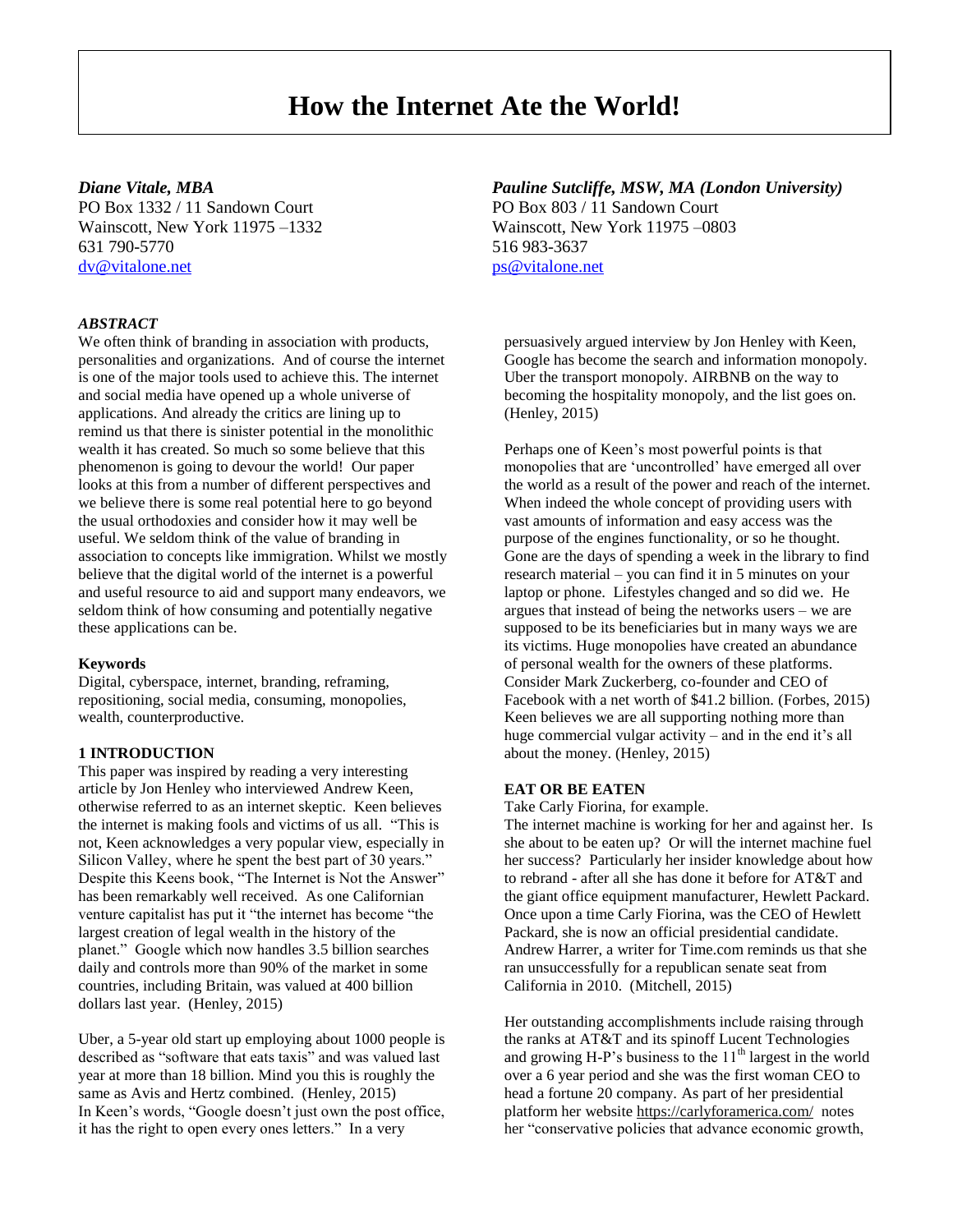entrepreneurship, innovation, and effective leadership" as reason to elect her for president.

It didn't take the internet and others long to retard her successful ascension towards the stars before the board at HP ousted her in 2005. Pundits with hindsight are now graciously suggesting that whoever had been in that post would have faced huge challenges after the tech boom went bust. Fiorina obviously can use opinion like this plus her own masterly skills at rebranding (marketing speak) and reframing (psychology speak) to position herself as a potential "winner" who is very well equipped to be the Commander in Chief of the United States of America. She still has a very long road ahead and it's going to be difficult for her to bury a fact check that keeps popping up, the internet has a huge memory. And in the lists of history's worst CEO's her name is included. (Mitchell, 2015)

#### And then there's Hillary…

Another prospective presidential candidate – again. To many, she is the only viable female or male democratic candidate. Others might beg to differ – but as expected globalized reportage is ensuring that no good deed goes rewarded. Remember she has served America for many years both as a first lady and as Secretary of State. Clearly an outstanding background and worthy of being regarded as a front runner. But of course we are forgetting about the globalization of reportage through all the usual social media channels not to mention hard print and television. The amount of time being spent examining what appeared at first to be an innocent matter – a mother, a wife and now a grandmother – wanting her own private cell phone – because let's face it, not everything is Americas business, or the worlds business come to that…well at least this is how it used to be.

This email matter could just be perceived as technological naiveté – the sort of mistake your mother could make. In a recent panel discussion on Fox News the focus of attention and analysis was whether or not Hillary could be charged with perjury. With the additional potential crime that she could have revealed state secrets. So an easy method of keeping in touch – email correspondence, is now in some quarters, being treated as "High Crimes and Misdemeanors."

Can you see any parallels between Fiorina and Hillary? Currently Hillary is being positioned as the keeper of the keys to the middle and working class…pity the Daily Mail online continues to show photographs of the mansion she and Bill have rented in the Hamptons this summer. Last week Vanity Fair reported the Clintons paid 100K for a 2 week rental in the Hamptons. The reportage by the Daily Mail, Britain's largest selling newspaper, echoed the same, noting Hillary paid a mere 50k per week for her holiday in the Hamptons! Is Hillary going to be easy to rebrand? We don't think her championing of the middle and working

classes will cut it. Or is this a good diversion to the email debacle? (Nguyn, 2015)

Both Fiorina and Hillary are past mistresses of being skillful "manipulators" of all media – both soft and hard and both are very skilled communicators with big intellects. Quite a contrast to some of the men on the presidential track. A further point of interest is that the negative campaigns against them are mostly led by men – not that we want to make this a feminist issue. Both Fiorina and Hillary have occupied very powerful positions – bigger than most men on the planet - and yet the very tools that both have used constructively and positively may, in the end, bring one or both of them down – in other words, the internet can gobble them up. Each women's rebranding – Fiorina as the sparkling new leader – and Hillary as the champion for the middle and working classes – how the markets perceive what the internet feeds them is still unclear. Will Fiorina be served as a new interesting desert but with too many calories? Similarly, will Hillary be served as our favorite home cooked meal but perceived as leftovers?

#### **TRADITIONAL MEDIA NOT EATEN YET?**

Sometimes we just want to sit back and watch the tube….what a concept. It's good to report that the talking head method of discussion is alive and well although it now has a twin sister on YouTube. For some time there was a whisper among pundits that the talking head approach to using television airtime would quickly go out of fashion or be overwhelmed by the digital world.

In May of this year an interview conducted by Charlie Rose with the photographer Sally Mann was aired on PBS. It was a stunning reminder of the power of the visual and a further reminder that a visual image is worth more than a thousand words. She was a fascinating and articulate interviewee and she reminded us of how photographic images can record an instant moment. For example, she described an incident of a taxi driver fighting with a passenger as three onlookers photographed the moment. This was possible because of the camera function on their cell phones. If there had been no photographs the verbal reportage, after the fact, could have been very different. Technology made this possible and the internet manipulated the reach by broadcasting the incident worldwide and in a nanosecond. Has the fine art of photography been democratized? (Rose, 2015)

#### Now for Malala…

A perfect example of the globalization of information at its very best…one picture that captured the hearts and minds of the entire world – which was an image of a young girl who had been shot in the head.

A young girl's mission as a blogger was to chronicle the frightful experiences she and her schoolmates and parents endured under the shadow of Taliban rule in her village in Pakistan. "Malala consistently received support and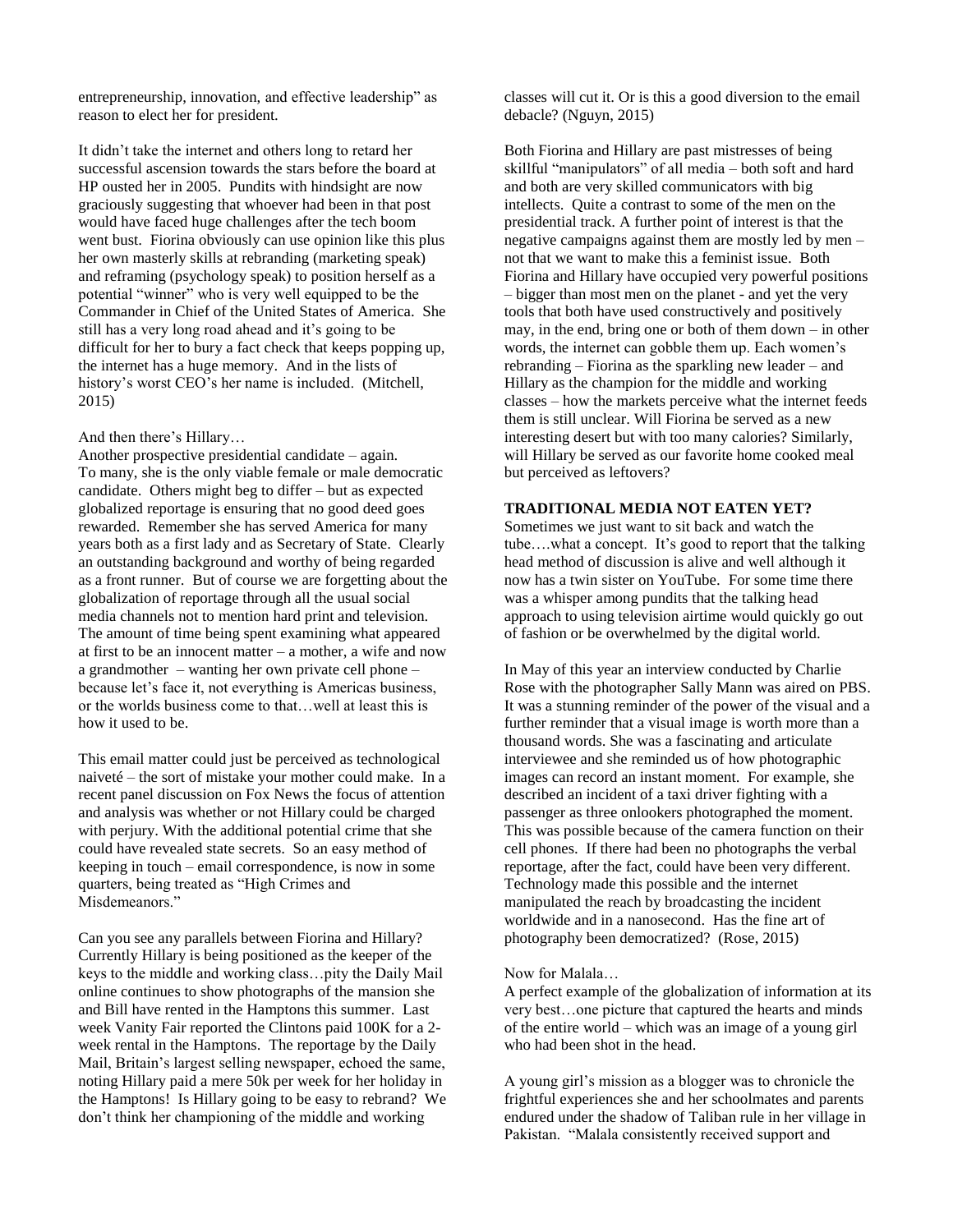encouragement in her activism from her parents. The idea for the blog was even that of her father Ziauddin, who ran a local private school." (bbc.com, 2014)

Malala's story is exceptional in many ways, not least because at the tender age of 13 she was already blogging and she had the complete support of her parents to find support for all girls to receive an education. Interesting note had she not been a blogger, the Taliban would not have been able to find her – but because she was a blogger her story went viral. The outcome for her, her village and her life mission was monumental – and would not have been possible without her story becoming a global sensation. This was of course due to the accessibility and reach made possible by the internet. Malala's story went viral, fueled by the internet, people all over the world, young and old responded in one voice, a chorus of support for Malala and her mission.

It could have been a very different story…imagine the incident took place 25 years ago? Malala may have found herself begging for bread at the city center.

In the wrong place at the right time?

This story is an example of how the internet tool of blogging can be used in a positive way, as an outlet for recording ones experiences (a good thing) but also can cause one to fall victim to its power. Sound familiar? To eat and to be eaten.

Malala's mission is now conflated beyond anything she could have ever dreamed of. Today Malala is a survivor and powerful advocate for women and she is making a difference that would not have been possible without the power of the reach and access of the internet. Her mission was recognized in 2013 when she received a Nobel Prize. Together with her parents Malala continues to do their hitherto unrecognized work which is now known about throughout the world. In fact she has helped inspire several global spin-offs including the "strong girl campaign." (Kweifio-Okai, 2015)

So far Malala has not been eaten up by the internet, but instead her mission has been fueled by the engine. In reverse order to Carly Fiorina and Hillary Clinton? As Sallie Man, the photographer reminds us, a picture tells a thousand words and had not Malala's picture after the shooting been posted her story may have gone unnoticed.

## **CAN THE OLD BECOME NEW?**

So does one need to celebrate a 100-year birthday to be repositioned? Or does declining market share and low revenue cause a company to rethink their brands personality? The answer is yes and in Oreos case they had the good sense to bring in a brilliant young media agency: "Draft FCB New York" - what did they do and how did they do it? They threw sacred cows of branding i.e. keep doing what you're doing because 'that's what got you

there' bravely into the trash. They took note of the "the cluetrain manifesto" which proposed a new branding orthodoxy that it should be a conversation between the consumer and the marketer." [\(McCracken,](https://hbr.org/search?term=grant+mccracken) 2012)

This essentially is about an interaction between the consumer and the marketer. A recent television commercial positioned a new look for Oreo as a "Thin" (verses the old 'thick'). The image of the Oreo was an elegant sophisticated hybrid between Belgian chocolate and a sophisticated cookie – without a child in sight. But as their new branding campaign rolls out, appeals targeting children will not be abandoned.

The brilliance of Oreo's campaign is that it stays faithful to the metaphor of breathing in (the market) and breathing out (the campaign) – that is an interaction between them and their markets and niftily position that same metaphor as "culture" so that culture is breathed in and out thus giving them the wonderful freedom to use topical, historical and timely events – anything that is significant – for example celebrating Elvis, the Mars landing – all global in reach and appeal.

And they continue to add to this catalogue of global celebrations using images for example of the Liberty Bell. This diversity and variety speaks to a constant need to continue to appeal to one's market, remain current and fresh – the DNA of the internet fuels this as it is both systemic and cybernetic.

This paradigm shift in marketing is no small change. Oreo's marketers have managed to capture the art of moving swiftly between old orthodoxy and spanking brand new. And are endlessly filled with surprises – from the simple to the complex. "Sticking with the old branding is the path to irrelevance and tedium…and the effective death of the brand." [\(McCracken,](https://hbr.org/search?term=grant+mccracken) 2012)

There isn't any doubt at all about the success of the rebranding of Oreo. How does this relate to Hillary and Fiorina? Is this an example of an edible product eating the best of the internet before it gets eaten itself?

### **IT'S A MANS WORLD?**

Old spice is a similar rebranding success story, and like Oreo has taken full advantage of 'the new digital world' but unlike Oreo have used this in a slightly different way. Their agency, Wieden+Kennedy Portland, used young male sports celebrities to front their campaigns. They turned a perceived weakness into a strength and rebranded their 70 year heritage Old Spice as being "experienced" and well positioned to be an expert on masculinity and being a man. A further significant and key insight that was unearthed was that women were responsible for more than 50% of body wash purchasers. They incorporated social media platform links on their web site and had interesting results including 200K followers on twitter but a staggering 2.5 million on the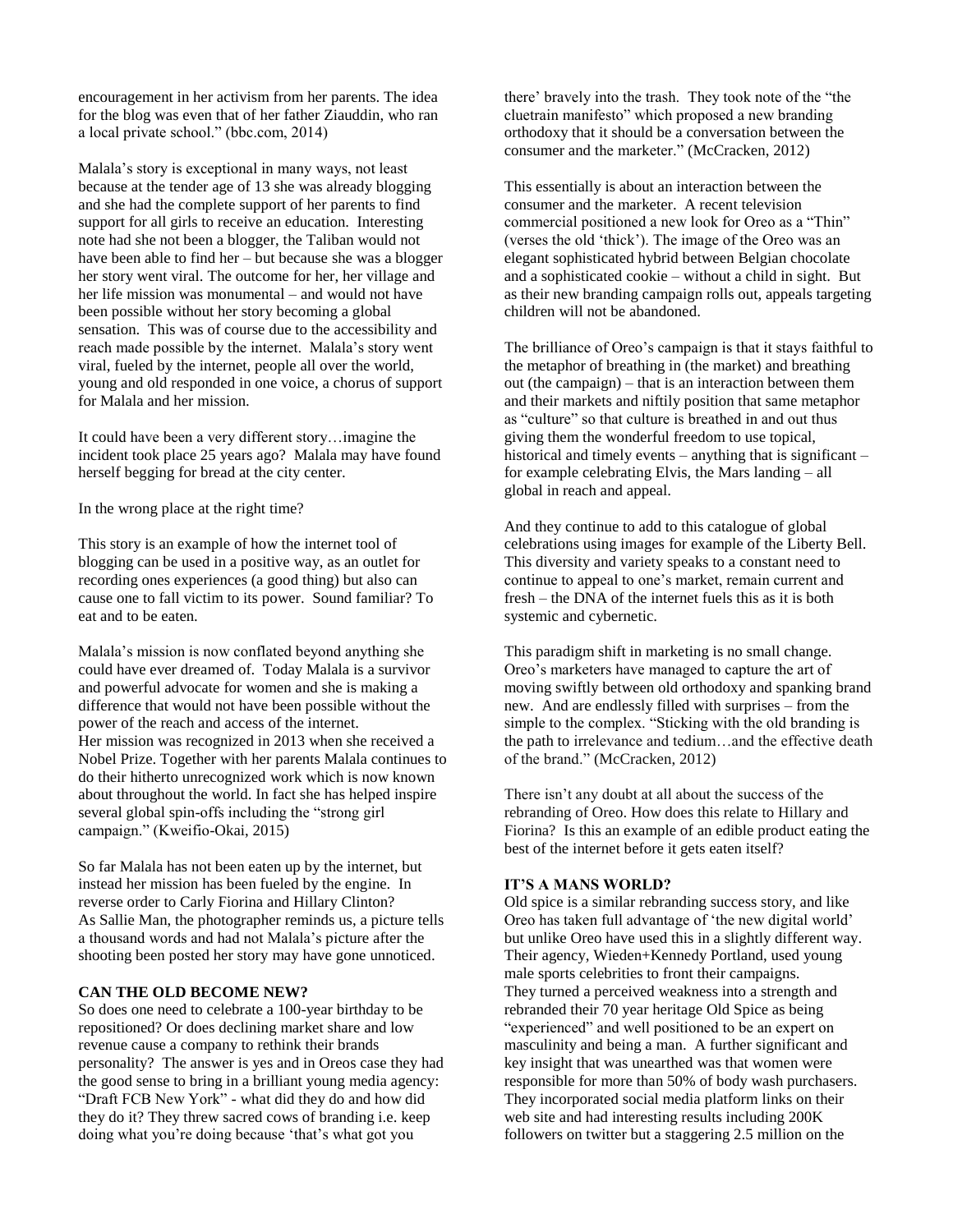brands Facebook page. This tells us about the differentiation between social media platforms and their user markets. [\(http://shorebranding.com/2013/07/brand-in](http://shorebranding.com/2013/07/brand-in-focus-old-spice/)[focus-old-spice/\)](http://shorebranding.com/2013/07/brand-in-focus-old-spice/)

An important difference between Oreo and Old Spice is that Old Spice has utilized brand extensions. They moved from an after shave and cologne exclusive business into the deodorant market and then into the body spray and body wash markets.

This has helped extend and grow the brand and its user base. Like Oreo, they utilized market feedback from their social media followers and carefully orchestrated their feedback systems to have a "conversation" – and used this market feedback to tweak and refocus their marketing efforts. (http://shorebranding.com)

So two very old, long established historically successful products that looked as though they were about to see their demise in the 'new" world – have harnessed the best of this new world and repositioned their products to capture new markets and have global appeal. So far the internet hasn't eaten them but fed them to keep them alive and well and kicking. Kudos to the marketing teams who orchestrated these rebranding campaigns.

#### **WHATS IMMIGRATION GOT TO DO WITH IT?**

When we think branding we think products, personalities and even political figures – but we don't immediately think of branding in terms of ideas or concepts.

Much is known and has been written about the highly controversial issue of immigration. As might be expected it is a hot topic on the agenda of the political hopefuls leading up to the American Presidential primaries. Immigration is a subject that has been written about and debated for generations, without really moving the conversation too far forward. Today all the same old wellrehearsed controversies and arguments are being laid out on the political table and stateside map. Much of this will be carried through social media channels.

What about rebranding the idea of immigration and positioning it differently? How many politicians for example know of the advances taking place in neuroscience and about epigenetics? Moreover, how much of it is being discussed via social media channels? "The study of epigenetics is a relatively new one that seeks to explore how something in the external environment can, in the words of Rachel Yehuda, an Israeli-born neuroscientist and psychiatrist, "affect the internal environment, and before you know it a gene is functioning in a different way." It's about creating and driving noninvasive change like in the form of osmosis. (Cohen, 2015)

Genetics can be transformed by experience of other cultures and other countries, in other words, other environments or contexts. If this is the case, and

politicians embraced this, how much of an impact would this have on how we as a country and as individuals understand the meaning of immigration to those who are displaced? This is the argument Roger Cohen presents in his memoir "The Girl From Human Street."

Perhaps this has something to do with some immigrant groups seeking new ways to deal with their *altered states* "in order to feel less foreign." (Cohen, 2015) Immigrants assimilate better when they experience a sense of belonging. The movement to belong is a "new" characterization or repositioning. Hitherto this issue has been characterized and polarized as the separatist versus the integratist movement. This repositioning or reframe of "belonging" may hold a key to uniting both sides. The application of epigenetics, like 'Mindfulness' according to Dr. Ellen Langer, can make one less judgmental of others and therefore more embracing of the differences that often separate us. (Harvard Business Review, 2014)

Perhaps further progress can be made to help the whole cause of immigration and for immigrants to feel more welcomed and therefore make a greater contribution to our society. As nonimmigrants – at least not in this generation, we are only too aware of how touched we are by warm kind welcoming gestures. (Cohen, 2015)

This is a major potential branding and reframing movement - that the vehicle of social media can birth into a global phenomenon. What would happen if we employed the services of Draft FCB New York or Wieden+Kennedy Portland to launch a branding campaign for immigration?

Dr. Ellen Langer reminds us that we all have a tendency to be *mindless* and to, for example pigeonhole people. She goes on to explain that this freezes someone in the way that we have judged them and then we miss the chance to enjoy a relationship with them. Mindfulness, on the other hand helps us to appreciate people. (Harvard Business Review, 2014)

This is another example of an apparently simple idea about very complex matters – and has struck a global cord. Its impact has already influenced many disciples including health and fitness, leadership and organizational development and the psychotherapies. And is already having a profound impact on people who are referred to as immigrants. So not only is neuroscience offering a new way of thinking about immigration so too does 'Mindfulness'. One requires laboratory research and the other can make a quick meaningful impact – both are equally important. Dr. Ellen Langer has some very appealing easy to understand tools for her audience to use to begin to understand what Mindfulness is about. A simple way to begin to understand a very complex matter. One of her tactics "is to imagine that your thoughts are totally transparent. If they were, you wouldn't think awful things about other people. You'd find a way to understand their perspective."